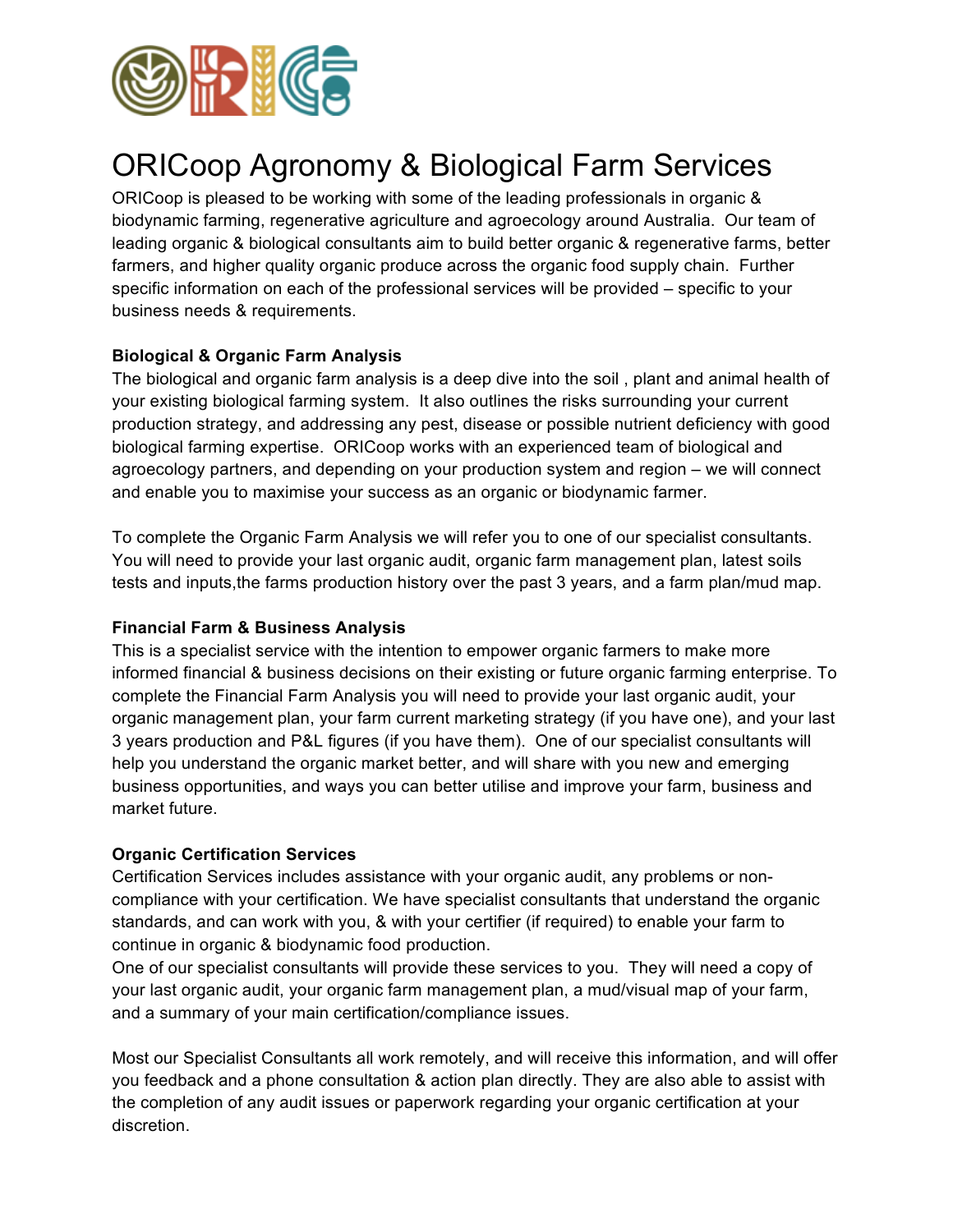

## **Post Farm Gate Organic Market Analysis**

This is an independent service that we provide to farmers, to maximise their post farm gate market for organic produce. Depending on your farm type – we recommend our specialist market development team(s) that can take your product from a farm or business concept, to local domestic or international export markets. Empowering farmers to be price makers, rather than price takers.

We will refer you to our specialist providers depending on your scenario. To complete this analysis you will need to provide your last organic audit, your current business plan & current marketing strategy (if you have one). Our specialist consultants understand the organic market deeply, and will share with you new and emerging opportunities, and ways you can better utilise and improve your farm, business and market opportunity.

### **Organic Farm Analysis & Acquisition**

- Acquisition parameters
- Inspection of suitable land areas
- · Farm analysis (soil/land/market)
- · Business analysis (product to market/demand/supply)
- Negotiation of land transaction (if required)
- · Set up & transition to organic certification pathways
- Monthly/quarterly farm analysis (as required)
- · Feedback to owner/farmer of farm progress

For clients interested to tackle the journey of owning and managing your own organic farm – we can help you! From scouting your investment or acquisition parameters, to guiding the inspection and finding suitable land and property types – we have you covered.

## **Monthly, Quarterly or Annual Farm Mentoring (including on farm & telephone farm consult)**

This service is provided for those farm owners or managers who want to be involved the success of their farm from an independent third party perspective. It could be seasonal, it could be financial, it could be a concern in animal or plant health. Our experienced team of organic consultants will be able to work with your farm manager to build their trust, your business and offer you feedback and assurance of the future development & potential of your business.

### **ORGANIC FARM PLACEMENT**

This service is provided due to the ongoing demand for quality farm staff and management, or field and labour staff on organic farms. ORICoop works with reputable partners, that assist us to have a wide coverage, for our incoming farmers to be screened, passionate people looking for their next step. ORICoop also works with the employees and staff members, to make sure they are well versed in the organic standards, and are passionate about the integrity of the industry.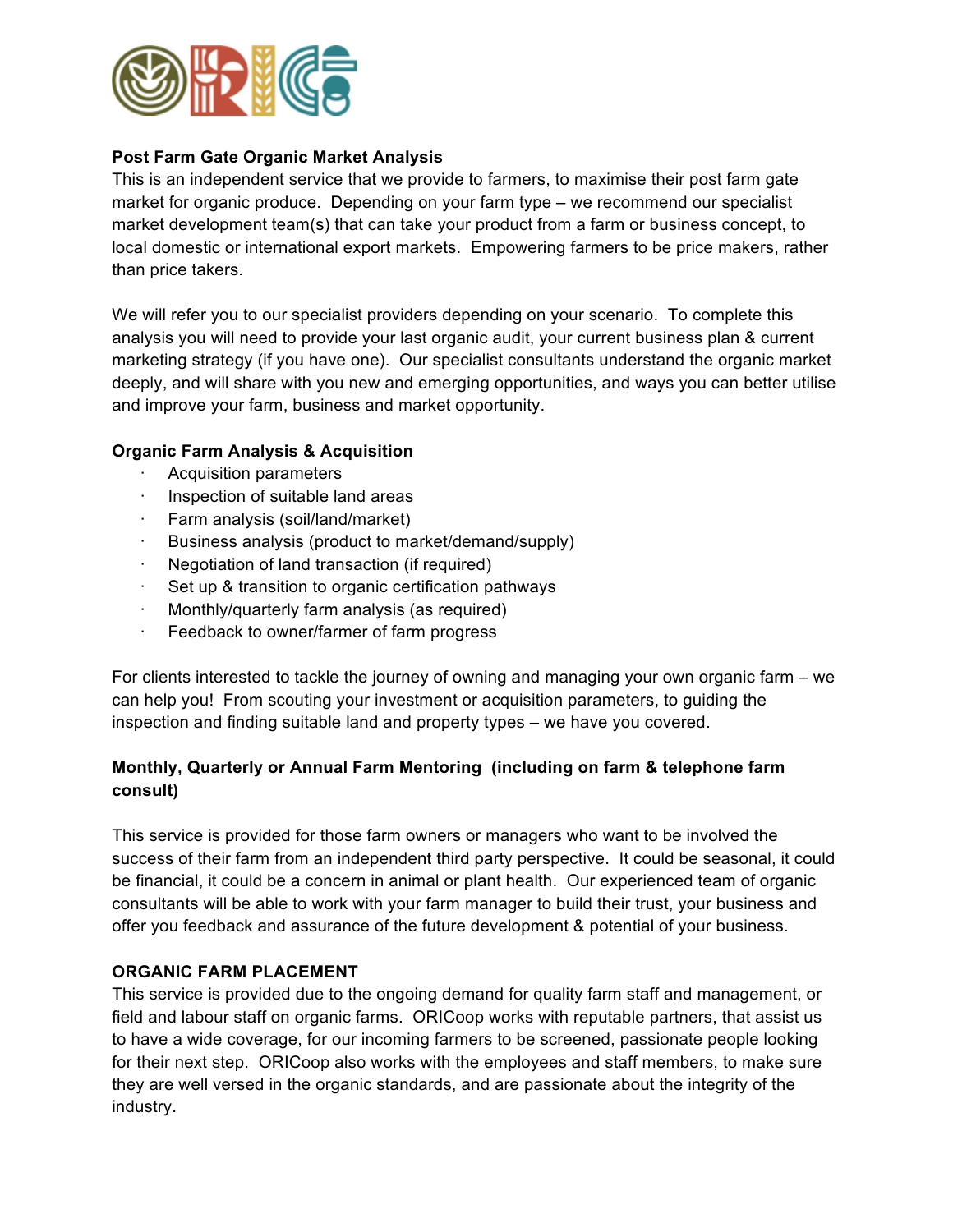

# ORICoop Agronomy & Biological Farm Services

ORICoop is pleased to be a leader in empowering organic farmers to farm better. To book your chosen farm analysis or service provision with ORICoop please complete the following including the Terms & Conditions overleaf & return via email:-

NAME:-

MOBILE:- EMAIL:-

FARM NAME:- CERTIFICATION NUMBER:-

FARM ADDRESS:-

## **SERVICES REQUESTED see above for details (PLEASE TICK)**

 Biological & Organic Farm Analysis Financial Farm & Business Analysis Organic Certification Services Post Farm Gate Market Analysis Organic Farm Placement Organic Farm Acquisition Farm Management Agreement Soil testing as recommended

PAYMENT - All services are to be confirmed & paid prior to engagement. Payment can be made online via credit card if required (contact for payment details).

You will need to provide your last organic audit, your organic farm management plan, your financial figures (if required) plus an aerial/working map or visual of your farm.

SIGNED BY OWNER/DIRECTOR:-

NAME:-

MOBILE PHONE:-